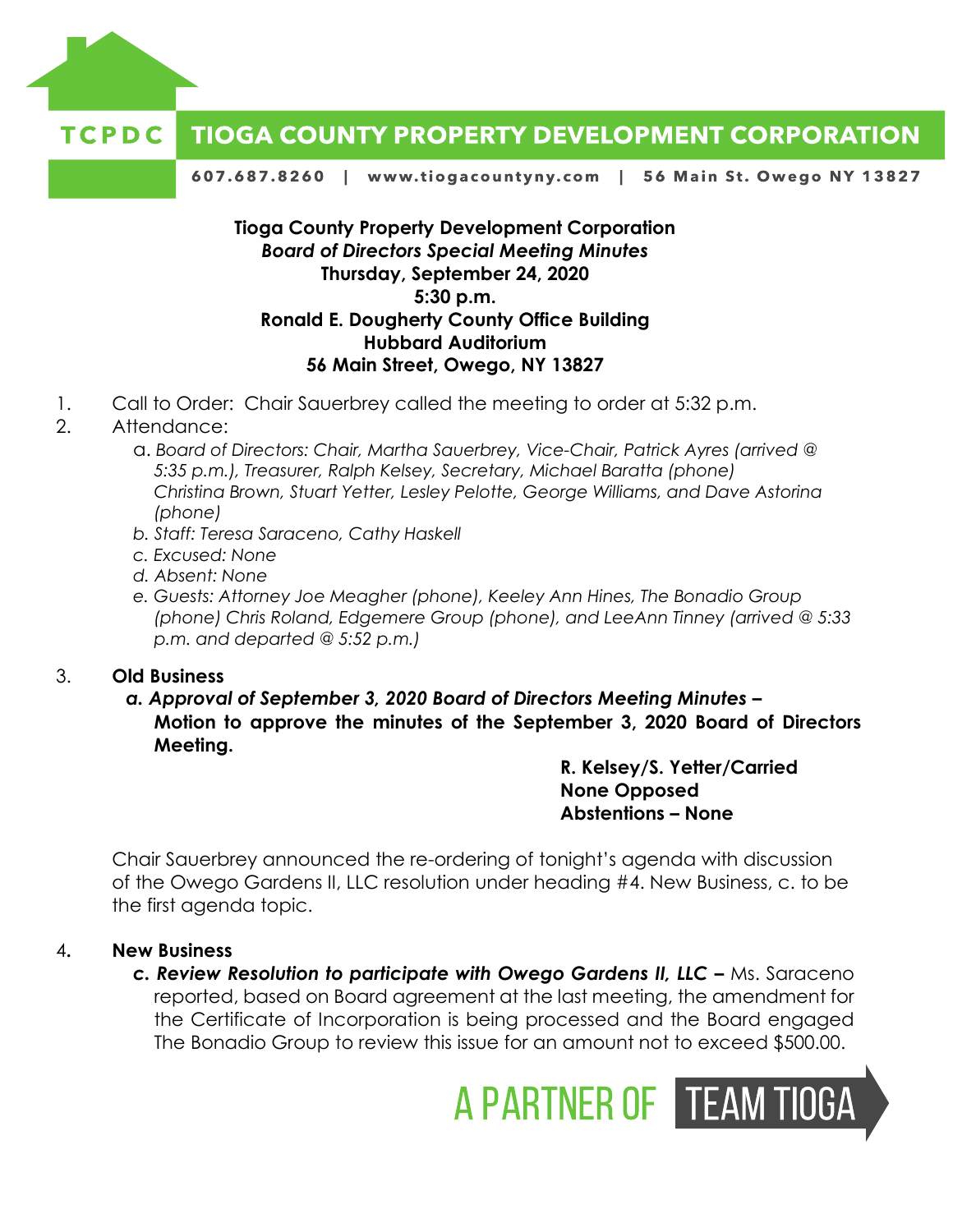Treasurer Ralph Kelsey provided an update on Home Leasing's request for the Tioga County Property Development to serve as the non-profit pass through for tax credits needed for the equity injection of the Owego Gardens II project.

Mr. Kelsey reported tax credits are used regularly to provide affordable housing and non-profits are the vehicles used to pass them through. Normally, or in most cases, the developer using tax credits is a non-profit, such as Ithaca Housing, whom many of us are now familiar with because of upcoming potential projects.

In this case, Home Leasing is a developer and is classified as a for-profit organization. Home Leasing needs a non-profit to pass tax credits through for the Owego Gardens II project and has asked the Tioga County Property Development Corporation (Land Bank) to be the pass through or seller of the tax credits.

M&T Affordable Housing Fund is the purchaser or the aggregator (collector of these tax credits). To act as a pass through, the Tioga County Property Development Corporation will be compensated in the amount of \$25,000 plus any and all expenses pertaining to this transaction.

Tioga County Property Development Corporation will serve as the pass through and receive funds from M&T Affordable Housing Fund, the purchaser, into its account as a grant, and in turn will technically loan to Owego Gardens II for \$4,423,850 without recourse. This note will accrue interest at the rate of 1.93%, but only be paid if there is excess cash flow from the operation of Owego Gardens II, which most likely will not occur. Not because they do not want to, but because that is not the way the debt servicing is structured. In order for the project to work, tools such as tax credits must be used. This transaction will cause the Land Bank's revenue and balance sheet statements to look very odd the year this transaction is processed, but will be footnoted well on our annual audit. We do not expect the cost or the nature of the annual audit to significantly change due to this transaction nor do we expect the transaction to have any impact on the Land Bank's ability to obtain grants in the future.

A question was posed concerning this transaction if it could somehow or some way compromise the Land Bank's non-profit status. Based on discussions with the various accountants, lawyers, and developers involved in this transaction, as well as the historical use of tax credits in this manner by other non-profits, we do not believe we would jeopardize in any way the Land Bank's non-profit status.

Based on the Land Bank's mission of enhancing our community with affordable housing, Mr. Kelsey proposed, as one Board member, to move forward with this transaction.

Mr. Kelsey further reported this transaction is not going to happen for another  $1\frac{1}{2}$  – 2 years, but they need the resolution at this point to begin the process.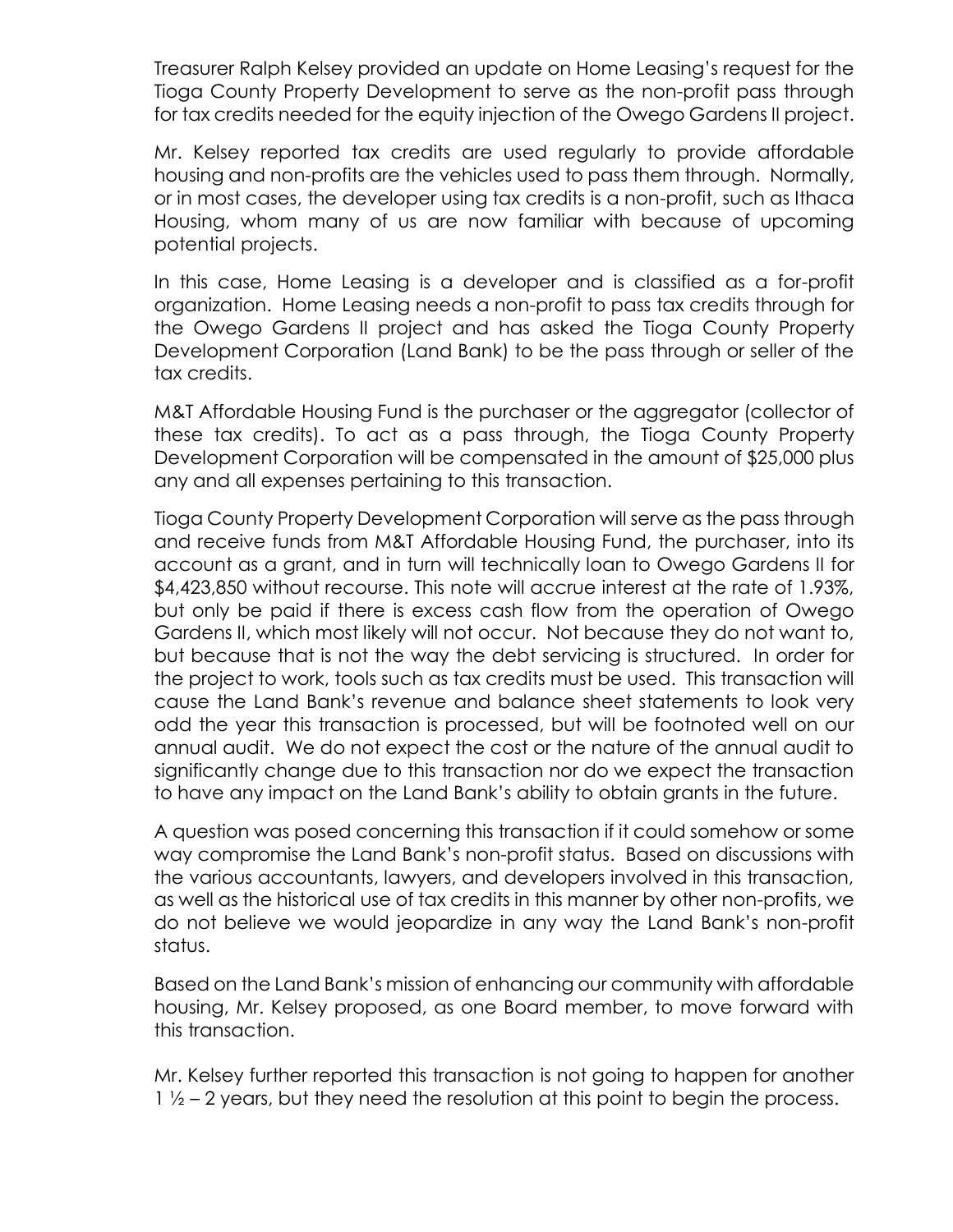Chair Sauerbrey thanked Mr. Kelsey for doing the research, interpreting the complex information, and taking the lead. Chair Sauerbrey reported she is in favor of the Land Bank proceeding with this request.

Mr. Williams inquired as to whether the Land Bank is receiving the money on loan and acting as a pass through to Home Leasing. Mr. Kelsey reported the Land Bank would receive this as a grant, who in turn, will grant the funds to Home Leasing.

In the event Home Leasing were to sell Owego Gardens II complex for a profit, Mr. Roland, Edgemere Group, reported the following:

- 1. If the project itself were sold, any sale proceeds would go to pay any outstanding debt. We have three other State resources that would be paid first if there were sale proceeds and, in theory, if there was cash left over, sale proceeds would go to pay back this note, if possible. However, there is \$13 million dollars of other loans in position ahead of this note, so they would be paid first out of any sale proceeds of Owego Gardens II.
- 2. If Home Leasing were to be sold, that transaction would not affect Owego Gardens II because the project and partnership would still exist.

Mr. Roland reported this is a 30-year note, but typically, these types of projects are re-financed after 15 years. If it were to go the full 30 years, there could be a balloon payment at the end, but more likely, would be re-financed as part of the re-financing of the overall project.

Mr. Kelsey reported the Tioga County Land Bank would have two reserve accounts on the books; normal operation reserve and reserve from this transaction. When the note matures, if unpaid, the Tioga County Land Bank will write the note off and take it from the reserve that we received as a grant. This is the purpose of the Tioga County Land Bank acting as the non-profit pass through organization. The Tioga County Land Bank will not be obligated.

In addition to the major benefit of new housing, Ms. Tinney reported there is the \$25,000 administration fee payable to the Tioga County Land Bank to use for future projects.

Mr. Ayres inquired as to whether there is any downside, negative recourse, or liability for acting in this capacity. Mr. Kelsey reported he has been assured through our own attorney, Mr. Roland, Edgmere Group, and Ms. Hines, The Bonadio Group, that there is not. Mr. Roland reported this was one of the major reasons for the amendment of the certification of incorporation to clearly state this as a mission of the Land Bank.

Attorney Meagher concurred wholeheartedly with Mr. Kelsey in regards to potential obligation.

Mr. Yetter reported the process itself seems very convoluted, but as long as he is assured the Board has done their due diligence and that we are not putting ourselves in a position to be liable then he is in favor of moving forward.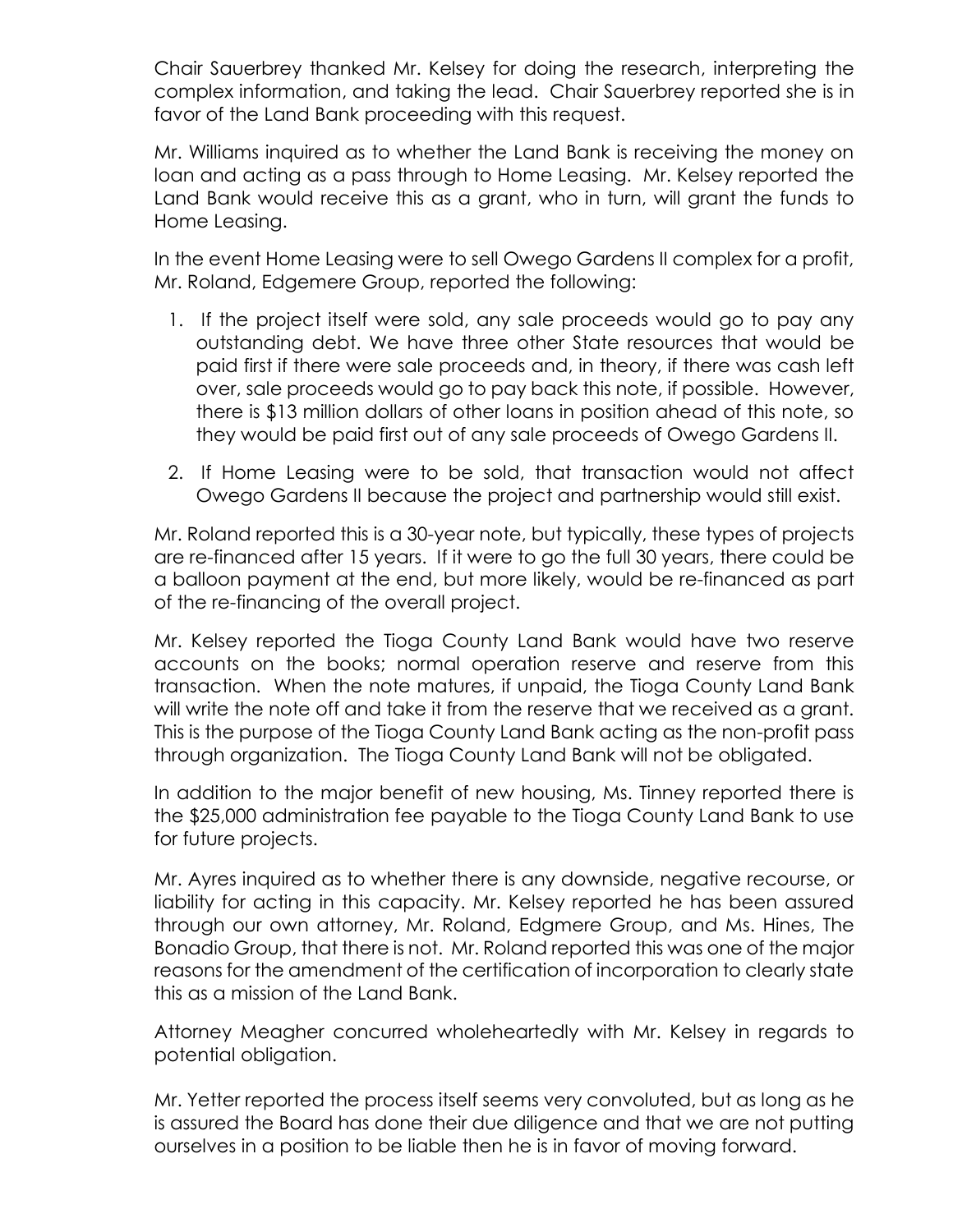**Motion to adopt the resolution for the Tioga County Property Development Corporation (Land Bank) to act as the non-profit pass through organization for Home Leasing's request for tax credits for Owego Gardens II project.** 

# **S. Yetter/R. Kelsey/Carried None Opposed Abstentions – None**

ED&P Director LeeAnn Tinney thanked the Board for moving this request forward. This is very helpful in moving this much needed working family housing project forward in Tioga County. Thank you for this type of partnership to continue working for the same goal.

On behalf of the development team, Mr. Roland seconded Ms. Tinney's comments. Mr. Roland stated he really appreciates the Tioga County Land Bank working with us and it is going to be a great project.

*Ms. Tinney, Mr. Roland and Ms. Hines exited the phone conference at 5:52 p.m.* 

*a. Resolution #2-2020 – Acquisition of 112 Liberty Street, Owego, NY from Tioga County –* Ms. Saraceno reported Tioga County agreed to transfer the property to the Land Bank for \$1.00, as they have done in the past with other properties. It is a property that will be demolished for future development.

**Motion to adopt Resolution #2-2020 for the acquisition of 112 Liberty Street, Owego, NY from Tioga County for \$1.00.** 

> **R. Kelsey/L. Pelotte/Carried None Opposed Abstentions – None**

*Mr. Astorina exited the phone conference at 5:55 p.m.* 

*b. Approval of Acquisition of Liberty Street and Central Avenue, Owego, NY* **properties –** This topic was moved to Executive Session based on potential acquisition and sale contracts.

Motion to move into Executive Session at 5:54 p.m.

**S. Yetter/G. Williams/Carried None Opposed Abstentions**

Mr. Ayres motioned to adjourn Executive Session at 6:14 p.m.

**Motion to authorize Ms. Saraceno to continue negotiations for identified properties, as discussed.** 

> **L. Pelotte/P. Ayres/Carried None Opposed Abstentions – None**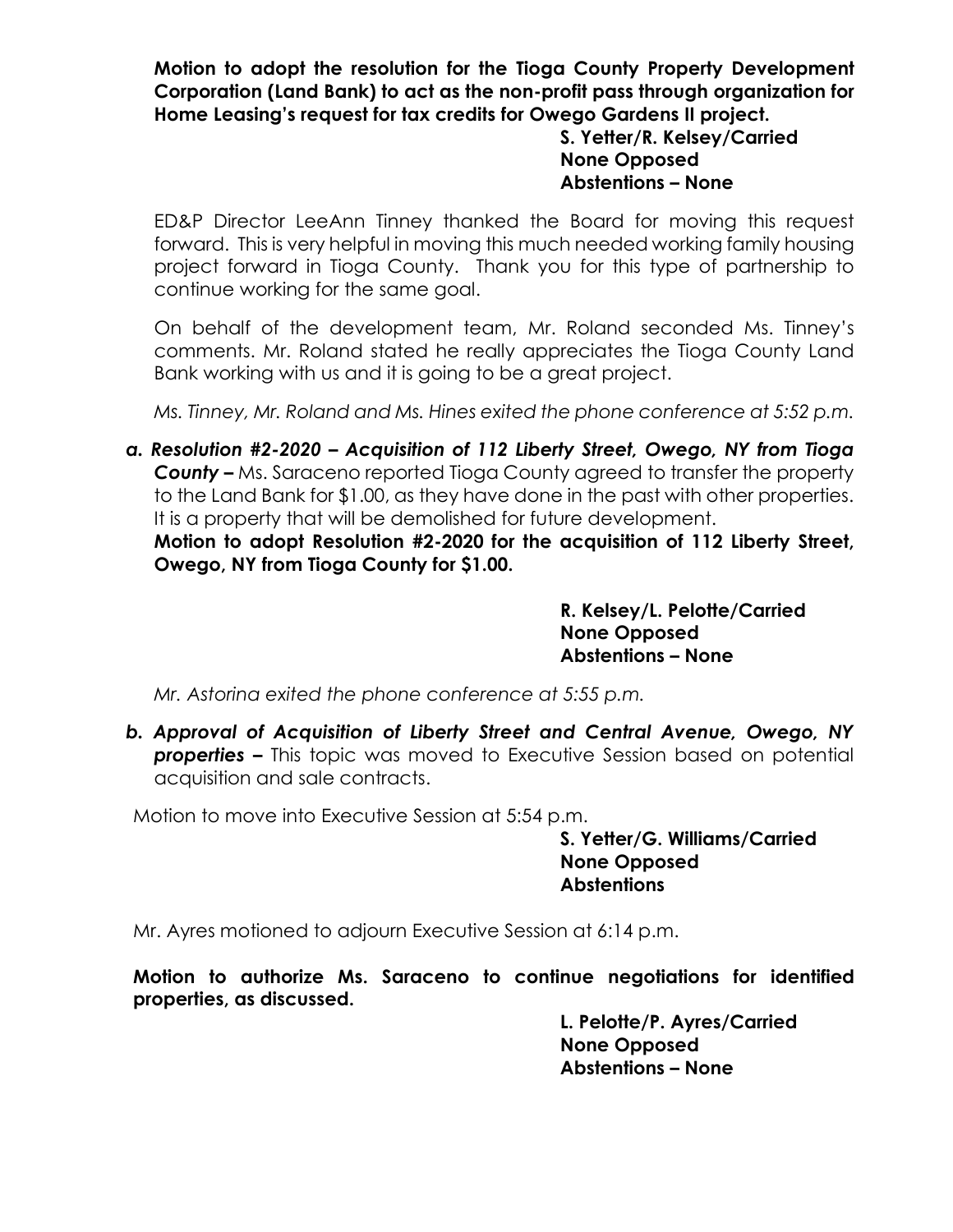*d. Discussion of filling vacancy on Board of Directors as of December 31, 2020 –* Ms. Saraceno reported Mr. Astorina agreed to serve another term; therefore, no vacancy exists. In addition, Ms. Saraceno reported Ms. Pelotte and Mr. Yetter also agreed to serve another term.

**ACTION: Ms. Saraceno will prepare resolutions for the two-year reappointments of Mr. Astorina, Ms. Pelotte, and Mr. Yetter for Legislature consideration at the October 13, Legislature meeting.** 

Ms. Saraceno reported the addition of the following agenda topics:

- *e. Letters of Support –* Ms. Saraceno reported there has been a request for the Tioga County Property Development Corporation to outreach to Congressman Reed for his support of the following federal Bills:
	- **National Land Bank Act of 2020 –** Ms. Saraceno reported the Land Bank Association has asked for participation and support collectively through our respective Congressman as a Southern Tier group. This Bill will provide \$10 million dollars nationwide for creation of a non-profit Land Bank network. This will allow Tioga County Land Bank to be part of a nationwide network noting the problems identified in New York State are the same across the country. It will also include an additional \$5 million annual nationwide competitive funding source at the federal level. They are requesting we endorse this legislation through Congressman Reed for a total of \$15 million dollars nationwide.
	- **Neighborhood Home Reinvestment Act –** This letter of support is acknowledging the absence of quality homes and the need for an opportunity for families to build wealth and home ownership. This provides a tax credit to cover the portion of the construction and rehabilitation for owner-occupied homes. There is no federal tax policy specifically addressing this issue. There is low income housing tax credits, but that is for private capital for affordable rental housing, but not home ownership. There is tax-exempt bonds that reduce home mortgage payments, but does not address the development cost gap. Tax credits will not be claimed until the construction is completed and home is owner-occupied. This will support the development and rehabilitation of homes for 500,000 first-time minority homebuyers over the course of ten years and generate \$100 billion in new investment, 800,000 jobs paying \$43 billion in wages, higher nearby property taxes in \$29 billion tax revenue. This will help communities retain and attract the working families needed to thrive, which is one of our major goals in Tioga County's Housing Study. This is a nationwide effort requesting all the Land Banks to support this with their respective congressman. Ms. Saraceno reported the Land Banks located in Congressman Reed's district have been asked to do this collectively as a group.

Chair Sauerbrey stated Ms. Saraceno approached her to send letters of support to Congressman Reed for these two Bills. If the Board is inclined to send these letters of support, Chair Sauerbrey will sign.